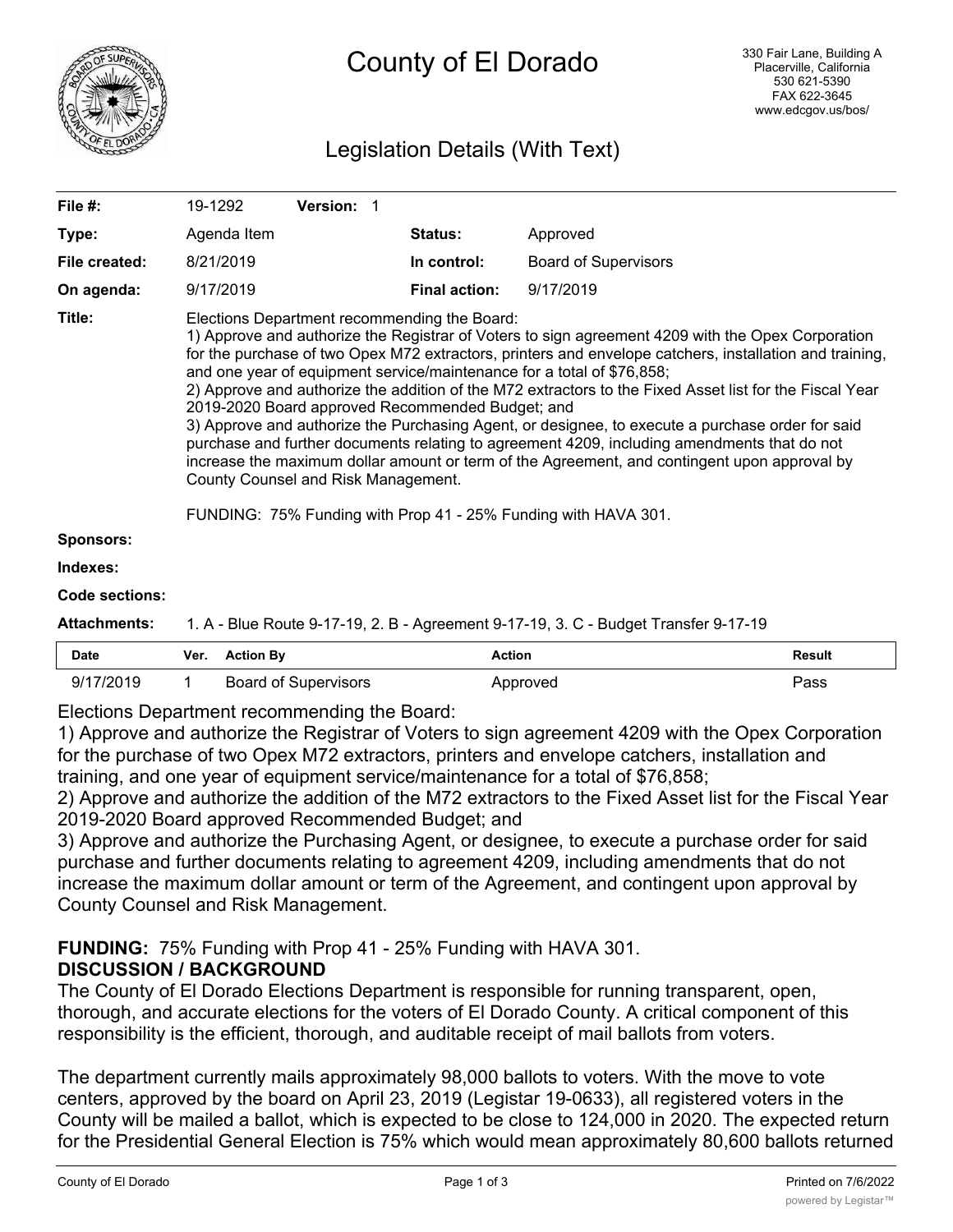by mail and the remainder at Vote Centers.

The current process in the department is to have one to two staff slice envelopes using a small slitter. After enough envelopes have been slit open, approximately twelve (12) temporary extra help staff begin opening the envelopes and hand extracting ballots. This manual process requires extensive time to properly remove and for each ballot and is extremely labor and time intensive with trays of ballot envelopes being moved to tables within the office to properly perform the task.

The Opex M72 extractors allow for all envelopes to be fed through the opener at a rate of up to 1,500 envelopes per hour where they are sliced on two sides and presented to the operator open, allowing for easier extraction of the ballot. The ballots and envelopes are then placed in mail trays for audit and tabulation. This process, with two machines, is expected to take no more than four (4) extra help staff.

The system was selected by staff of the Elections Department, after discussion with Sacramento County, as well as with other counties, to determine the best solution utilized throughout the state. The staff then visited Sacramento County for a demonstration of the system. Staff selected the system and number of units that was the best fit and most efficient for the size of El Dorado County.

If the purchase of the Opex M72 envelope opening system is approved, the CAO will process the attached budget transfer (attachment C) to move \$68,590 from Services and Supplies to Fixed Assets in the FY 2019-20 approved Recommended Budget for the Elections Department, and a purchase order will be executed by the Purchasing Agent for this purchase.

This purchase includes equipment installation and training as well as base software and license fees and maintenance/service for the first year. Ongoing maintenance/service will be contracted under a separate maintenance agreement.

Elections Code Section 13001 and 14100 provide that elections officials are not required to use a county purchasing agent when acquiring election materials. Section 3.12.040(B) of the El Dorado County Code of Ordinances provides that, "The purchase of election materials and services shall not be subject to the provisions of this [Procurement] Chapter in accordance with Elections Code Section 13001." In addition, the County of El Dorado Board of Supervisors Policy C-17, Section 4.9 further clarifies that the procurement of elections materials are exempt from competitive bidding.

## **ALTERNATIVES**

N/A

#### **PRIOR BOARD ACTION**

N/A

#### **OTHER DEPARTMENT / AGENCY INVOLVEMENT**

Information Technologies and Risk Management have both signed off on this purchase and agreement.

#### **CAO RECOMMENDATION / COMMENTS**

It is recommended that the Board approve this item.

#### **FINANCIAL IMPACT**